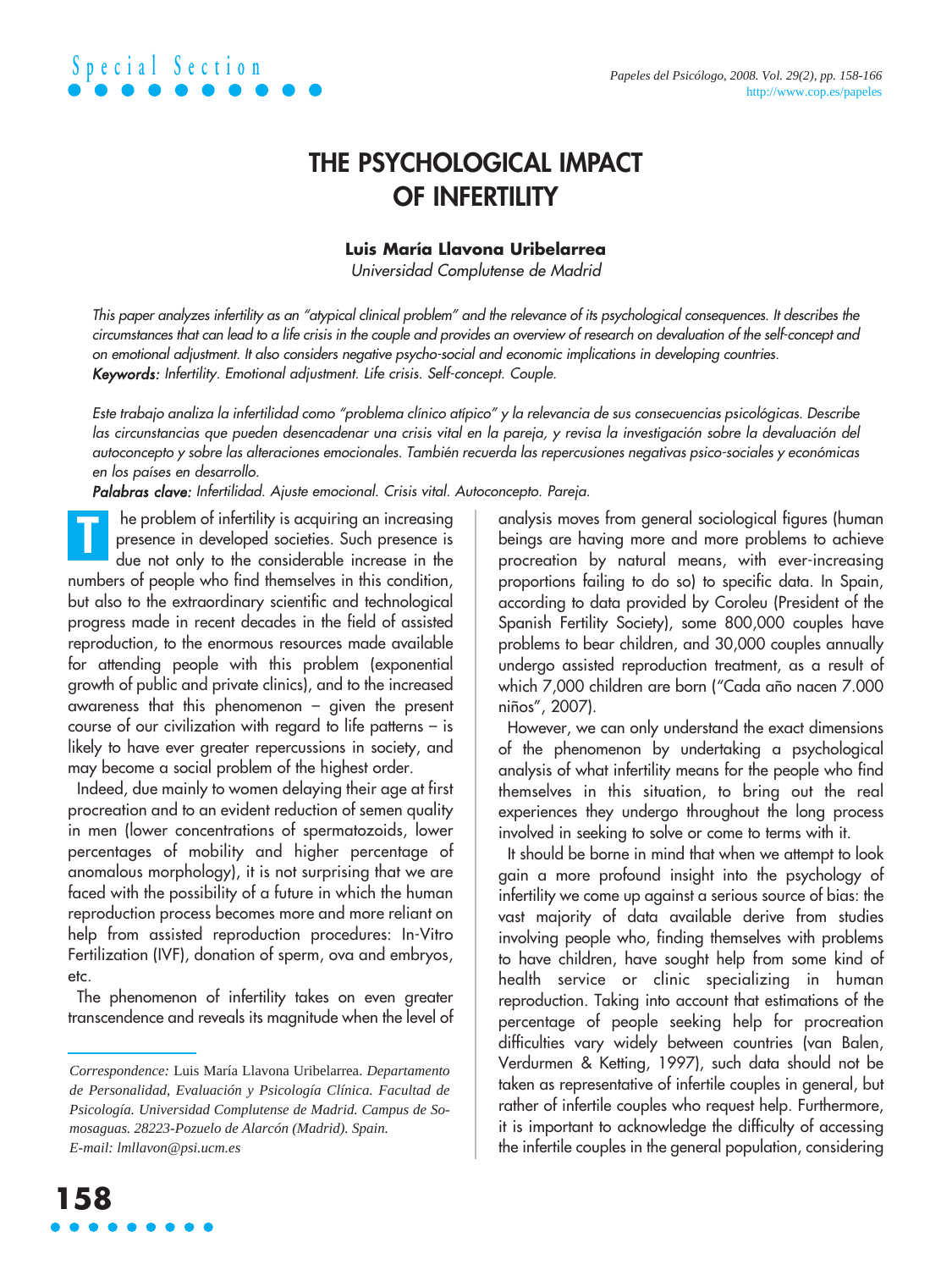that in many cases the couples themselves are unaware of this situation, and that others are concealed behind a veil of silence.

There are already numerous publications dealing extensively with the multiple psychological aspects implicated in infertility and assisted reproduction (Daniluk, 2001; Gerrity, 2001; Guerra, 1998; Leiblum, 1997; Llavona & Mora, 2003; Mora, 2005; Moreno et al., 2007; Moreno-Rosset, 2000a; Wirtberg, Möller, Hogström, Tronstad & Lalos, 2007). Therefore, the present work is confined to analyzing the concept of infertility and reviewing the course of research on its psychological repercussions. Furthermore, we shall consider some differences between the impact of infertility in Western developed countries and in developing countries.

### **AN ATYPICAL PROBLEM**

Infertility, as the inability to conceive after one year of maintaining regular unprotected sexual intercourse (WHO, 1993), constitutes a special kind of clinical problem (U.S. Congress, 1988). On the one hand, from a physical point of view, the vast majority of people with this "problem" suffer no negative physical repercussions whatsoever; nor do they display any specific symptoms, experience any pain, discomfort or physical impediment, or run the risk of developing other physical disorders derived from it. Thus, many people who are infertile can spend much of their life, or indeed all of it, ignorant of whether they are "fertile" or "infertile", and enjoying a full life, be they single or in a relationship.

The "biological problem of infertility" only becomes evident when the reproductive function is put to the test in adequate conditions and fails. Thus, a biological dysfunction appears in relation to reproduction, whose consideration is not confined to the strictly anatomicalphysiological problem present in each case, since it can move up to the level of procreation-paternity. Therefore, once this organic dysfunction has been discovered, it can remain as such, without affecting the person's quality of life, it can become another problem among the various types of biological-medical disorders dealt with by obstetricians and gynaecologists, or it can be become a "personal problem".

The general factor that will determine which of these possibilities occurs is the desire to have a child, and more specifically the desire to have a biological child. Without the involvement of this variable, at least at a medium-high

level, it is unlikely that a person will even initiate assisted reproduction treatment, or that this biological dysfunction will become a personal problem. Thus, biological factors only affect the quality of the problem when they involve frustration of the hope of procreation (Llavona & Mora, 2002). Therefore, when the Guidelines for Counselling in Infertility drawn up by the ESHRE (European Society of Human Reproduction and Embryology) refer to the specific characteristics of consultations for infertility, it is stated that "the central focus of the consultation is an unfulfilled wish or goal in life" (Kentenich, 2002, p. 1).

Going a little further, the "clinical problem" becomes even more atypical if we take into account that the majority of cases involve two persons, and that, regardless of which one presents the organic dysfunction (or whether it is both), the situation of infertility extends to the couple as a whole, giving rise to "infertile couples". Thus, the problem of infertility comes to constitute a problem of "couples' inability to procreate" or "couples for whom a strong desire or life goal is frustrated".

#### **LIFE CRISIS**

A point on which there appears to be considerable consensus among those studying the psychological impact of infertility is that the discovery of the infertility brings about a significant crisis in the lives of the people involved (van Balen & Trimbos-Kemper, 1993). When someone wants to have a child, realization of an incapacity to do so through the "natural procedure" followed by humanity throughout its existence, at the moment one wishes, must undoubtedly lead to surprise and some degree of frustration. The surprise arises from being faced with an unexpected situation, given a deep-rooted belief in human beings that "procreation is a voluntary process", accessible to anyone simply as a result of frequent sexual intercourse. Moreover, this belief is no doubt reinforced indirectly by the fact that societies make tremendous efforts with regard to the control of unwanted pregnancies, implying the notion of conception as something that will tend to occur unless preventive measures are taken. In the general population, except for the case of patients with particular prior complaints related to the reproductive apparatus, one does not anticipate in oneself the condition of infertility: the ability to procreate is presupposed.

Likewise, the confirmation of one's inability to have a child not only produces frustration over an unfulfilled desire and expectations of paternity; it also implies an alteration, at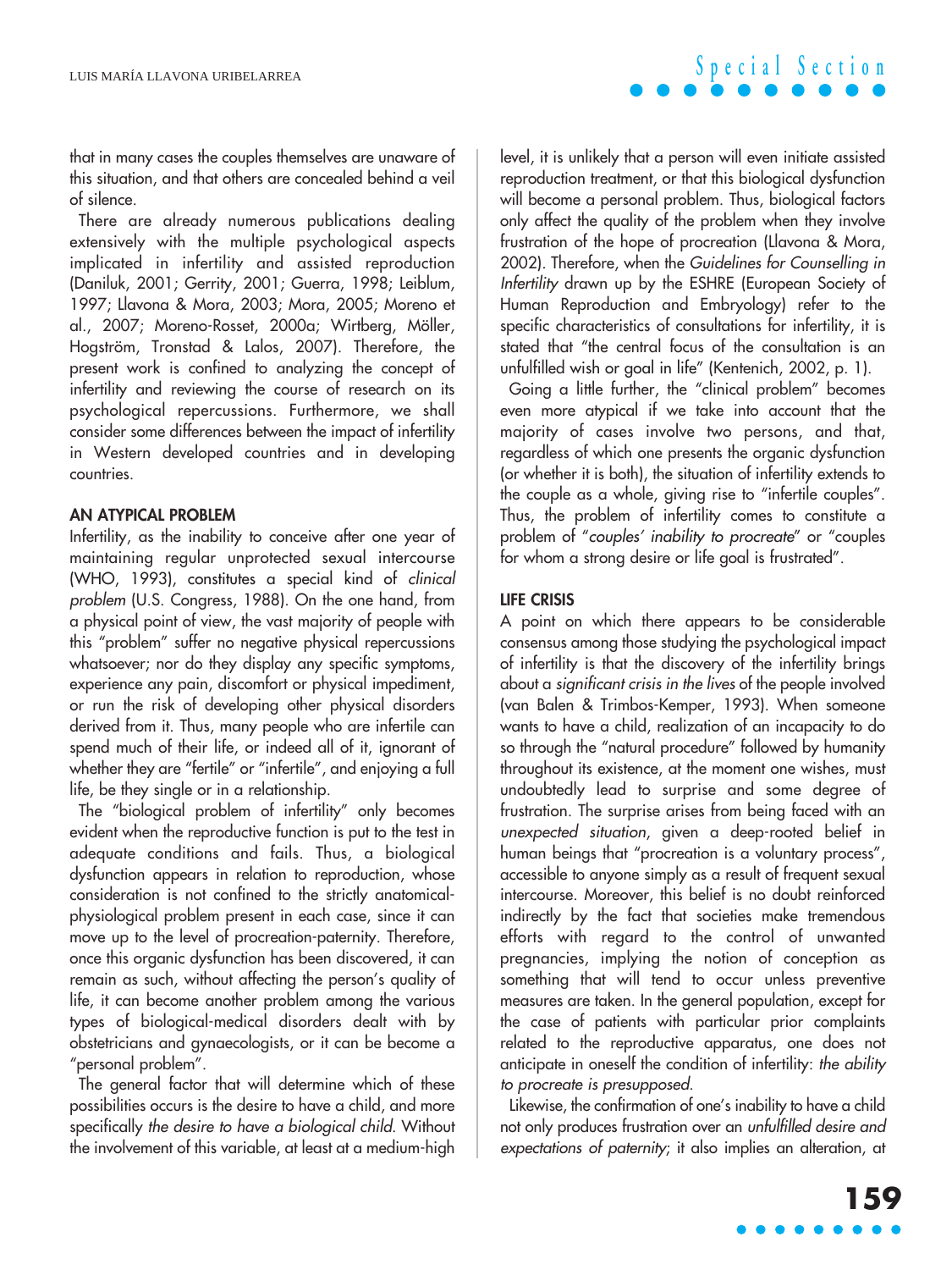least temporary, of the life one may have mapped out for oneself – a challenge to one's life plan. Frustration at such alteration will be most substantial in two opposite types of life plan: that based on having children young (while the parents are full of vitality, so as to devote to the children the best years of one's life), and that based on paternity as the culmination of personal development (having children on achieving personal and professional maturity). In either case the time factor will be a variable that puts at serious risk the goals of the life plan.

Bearing in mind all of these issues, it is not surprising that those who suddenly learn of their infertility are confused, and experience, at the very least, a feeling of bewilderment, since they have to assimilate everything that is happening to them and position themselves with regard to the new conditions of their situation. This process involves a necessary reappraisal of their life plan and the taking of important decisions: basically, to continue trying by their own means, to give up the idea of having children, to try assisted reproduction, to adopt or to foster.

But this crisis, which can indeed be considered as significant in a person's life, insofar as it forces them to take stock and re-assess values and life decisions that had not previously been so close to the surface, need not necessarily become a serious life crisis. Although some authors, such as Menning (1980), Forrest and Gilbert (1992) and Lalos (1999), report that many infertile individuals suffer a chronic existential crisis, it can be assumed that what underlies such a crisis is the continued frustration of a strong desire for biological paternity.

Moreover, new data, which have only emerged as a result of longitudinal studies on assisted reproduction treatments which ended in failure, show that people who experience this type of chronic crisis over "not having children" see it resurface not only at various points throughout their lives as a consequence of certain events that bring their "lack of paternity" to the fore (Carter & McGoldrick, 1999), but also specifically on reaching the time of their lives when they would expect to be grandparents (Wirtberg, Möller, Hogström, Tronstad & Lalos, 2007). Thus, the phenomenon is replicated, this time reflected in the frustration at not having grandchildren ("grandchildlessness", Wirtberg et al., 2007).

### **DEVALUATION OF SELF-CONCEPT**

A point from which to start out in analyzing the desire for biological paternity is that it is largely conditioned by strong values associated with procreation, one of the aspirations still considered as basic for the majority of human beings (Ireland, 1993). When "the power to procreate" is taken as a reference for virility-masculinity or femininity, the inability to have children "by ourselves" calls into question our personal identity, potentially sowing seeds of doubt over "how much of a man (or woman)" one is (Carmeli & Birenbaum-Carmeli, 1994; Deveraux & Hammerman, 1998; Williams, 1997). Such doubts about personal identity can go as far as modifying the concept one had of oneself up to that time, devaluing it, and can trigger, in people with infertility problems, thoughts of low personal self-worth.

Thus, numerous studies have found, in couples attending assisted reproduction clinics, diverse types of negative self-appraisal:

- $\vee$  Low self-esteem and feelings of inferiority (Abbey, Andrews & Halman, 1992; Bromham, Bryce & Balmer, 1989; Wischmann, Stammer, Scherg, Gerhard & Verres, 2001).
- ✔ Low confidence in oneself and low level of pride (Menning, 1977, 1980).
- ✔ Poor self-image (Abbey, Andrews & Halman, 1994; Miall, 1994).
- ✔ Appraisal of oneself as incomplete or defective (Edelmann, Humphrey & Owens, 1994; Möller & Fällström, 1991).
- ✔ Appraisal of oneself as unattractive and not very worthy of consideration by others (Oddens, den Tonkelaar & Nieuwenhuyse, 1999; Valentine, 1986).
- $\vee$  Doubts about competencies in roles such as parenting and in marital relationships (Greil, Leitko & Porter, 1988).

It should be noted that the positive value associated with conception through one's own natural means is so significant that some people maintain such negative selfappraisals even when they have succeeded in procreating through assisted reproduction (Hjelmstedt, 2003). These data may be explained by Whiteford and Gonzalez's observation (1995), which remains valid, that "the culturally shaped desire to have children appears to be extremely strong, transcending sex, age, race, religion, ethnicity and social class division" (cited by Hjelmstedt, 2003, p.7).

In any case, we should not overlook the close relationship between individual beliefs and values and the beliefs and values prevailing in diverse societies, so that in societies in which the demand for paternity is high due to social, economic and religious needs, the inability to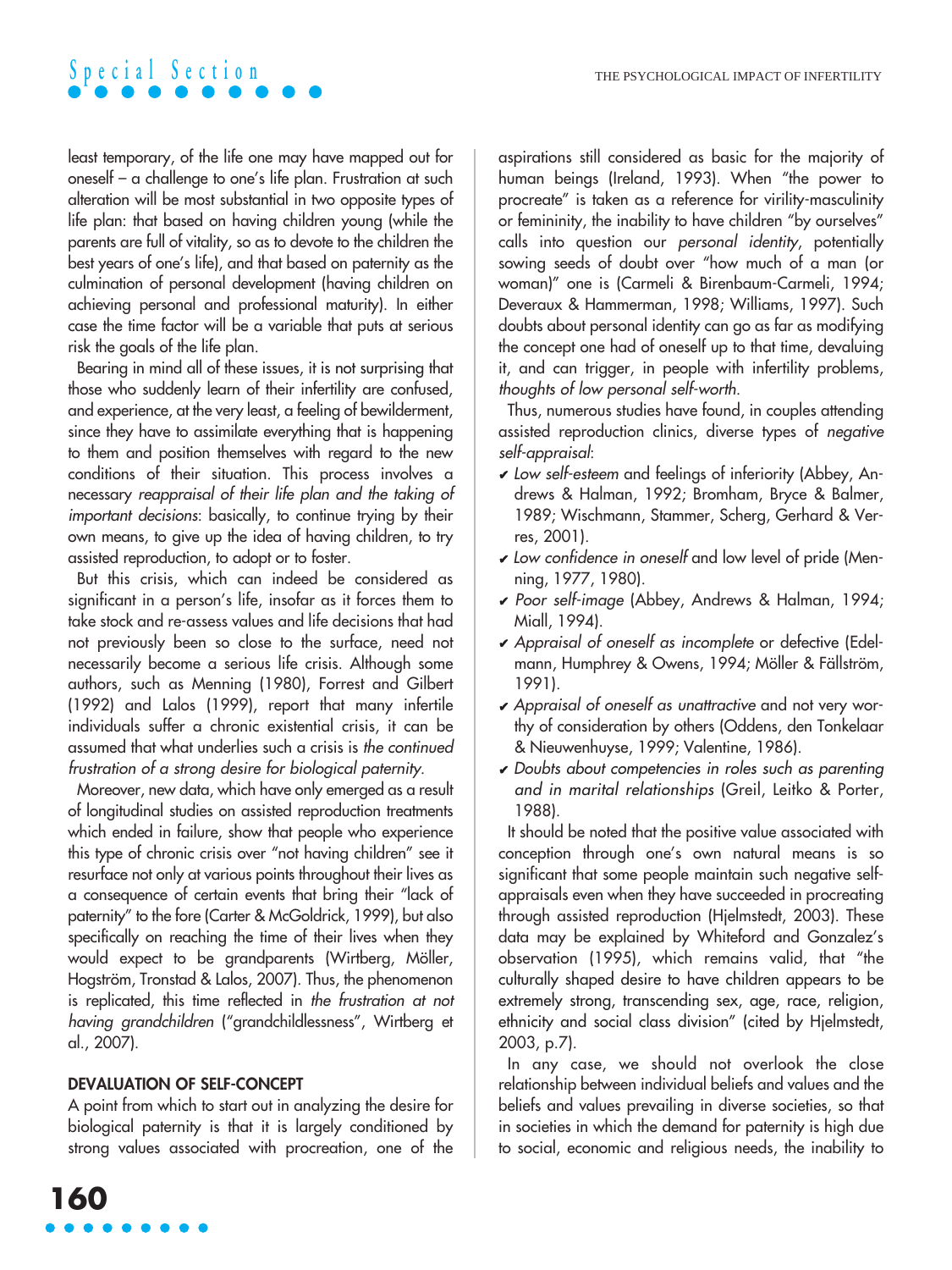have children can have highly negative psychosocial consequences (Dyer, Abrahams, Mokoena, Lombard & van der Spuy, 2005).

### **PSYCHOLOGICAL RESEARCH ON THE IMPACT OF INFERTILITY**

In the Guides to psychological assessment, counselling, support and intervention in Assisted Reproduction published by the Psychological Interest Group of the Spanish Fertility Society (Sociedad Española de Fertilidad, SEF), on analyzing the emotional processes found in these patients they state that: "It is not rare to find, therefore, in general, emotional expressions of: social and personal isolation, guilt and blame, anxiety, depression and relationship problems" (Moreno & Guerra, 2007, p. 12). Indeed, the presence of such problems in patients seeking psychological help after unsuccessful attempts to be parents should not be surprising – especially in the case of women – since they are all phenomena easily associated with processes explained by well known psychological theories.

Many professionals interested in this field have provided data supporting this version of the reality since the 1980s, through case studies and other descriptive and empirical work (Ávila, 1993; Benazon, Wright & Sabourin, 1992; Boivin & Takefman, 1996; Greil, 1997; Link & Darling, 1986; Menning, 1980; Mora, 2005; Moreno-Rosset, 2000b, Wirtberg et al., 2007).

However, the 1990s saw the publication of a number of reviews of this type of study that called into question this "official view of the psychological problem of infertility", namely, that infertility implies a significant life crisis that will trigger important psychological alterations.

First of all, they raised serious methodological objections, based on the fact that the majority of studies from which they obtained their information were exploratory, tended to use instruments designed by the researchers themselves (rather than standardized instruments), had biased samples – made up basically of women seeking help –, lacked control groups or comparison between groups, and used small samples (Burns & Covington, 1999; Dunkel-Schetter & Stanton, 1991).

Furthermore, it was claimed that on taking into account only those studies that used representative samples and standardized measures, empirical research showed that infertile women in general did not differ significantly in emotional aspects from the control group or from

normative groups, though there was evidence of negative effects in a few studies (Dunkel-Schetter & Lobel, 1991). Likewise, as Wischmann, Stammer, Scherg, Gerhard and Verres (2001) point out, several systematic studies that used control or comparison groups failed to find significant psychopathology in populations of infertile couples (Leiblum & Greenfield, 1997; Morrow, Thoreson & Penny, 1995; Wright, Allard, Lecours & Sabourin, 1989).

More recently, Verhaak and cols., concluding their review of 25 years' research on psychological aspects of IVF, make the following assertion:

"Apart from individual differences, 25 years of research into the psychological aspects of IVF has not yielded compelling evidence for significant negative emotional consequences of unsuccessful treatment. Most women seem to be able to deal effectively with the burden of the successive cycles. Most women seem to adjust well, even to unsuccessful treatment, but still a considerable number develops clinical relevant emotional problems as a result of ineffective IVF" (Verhaak, Smeenk, Evers, Kremer, Kraaimaat & Braat, 2007, p.33).

This conclusion appears to put the problem back in perspective: it cannot be asserted, in a general way, that the majority of those with problems of infertility present psychological alterations (in themselves or in relation to the various interventions of assisted reproduction treatment), but it does seem to be shown that a portion of them experience such problems (as described in Antequera, Moreno-Rosset, Jenaro and Ávila in this same issue).

Controlled studies have yielded data that confirm the type of problem and its magnitude. Results in this direction would include those of Oddens et al. (1999) with a sample of 281 women awaiting assisted reproduction treatments from three different countries (Belgium, Holland and France), who were compared to 289 of similar characteristics but without fertility problems (control group). Significant differences between the two groups were found for the following aspects, with prevalence indicated for the group studied:

- 1) Negative feelings and negative self-appraisals [feeling inadequate (44.8%), depressed (77.9%), hurt (84.4%), guilty (37.4%), isolated (50.5%), angry (73.3%), ashamed (37.2%), embarrassed (77.0%)].
- 2) Relationship [support by partner (92.9%), partner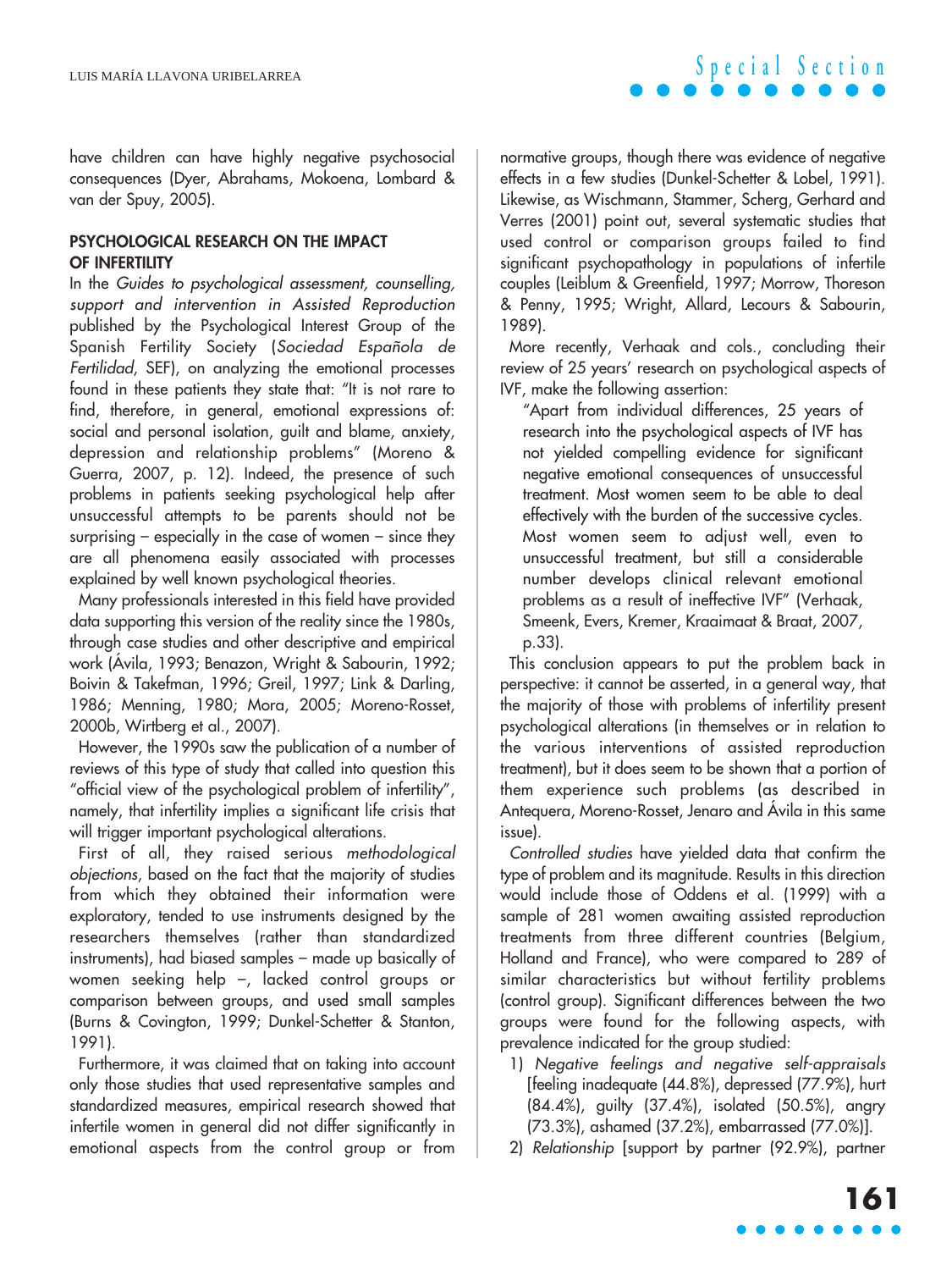distressed (37.5%), partner sad (67.7%), less satisfaction with the relationship (8.7%), relationship less close (4.5%)].

3) Sexuality [less sexual interest (31.5%), less sexual satisfaction (20.6%), less sexual pleasure (25.7%), less spontaneity of sex (48.1%), lower coital frequency (22.3%)].

Moreover, significant differences were also found in depressed mood, in concentration capacity and memory, in anxiety/fears and in attractiveness. One in four patients (24.9%) presented depressive disorders, compared to just 6.8% of controls.

It should be pointed out that various studies using control groups have indeed systematically found significant differences in women with problems for having children, mainly in measures of anxiety and depressive behaviours, at some of the different stages of assisted reproduction (see, for example, Castro, Borrás, Pérez-Pareja & Palmer, 2001; Dyer et al., 2005; Moreno-Rosset & Martin, 2008; Verhaak et al., 2007; Wischman et al., 2001).

Finally, it is important to stress that, paraphrasing Wischmann et al. (2001, p.1760), although research is definitively in favour of the "de-pathologization" of infertility, there does appear to be a "subgroup" of couples with serious psychological problems who need special psychological help.

An idea of how this subgroup – whose size Boivin estimates at around 20% of the total – is made up can be obtained by considering the risk factors indicated by the present author in the above-mentioned Guidelines for Counselling in Infertility (ESHRE):

- 1) Personal (pre-existing psychopathology, primary infertility, being female, considering paternity as a central goal of adult life, and using avoidance strategies for coping with the problem).
- 2) Situational or social (poor quality of marriage/relationship, impoverished social network, and situations or persons that remind one of one's infertility).
- 3) Treatment-linked (side effects of medication, situations that threaten the goal of pregnancy, and decisionmaking times) (Boivin, 2002, pp.9-10)

### **SOCIAL REPERCUSSIONS**

The majority of research in the last forty years on the repercussions of infertility in people's lives has been carried out in Western developed countries, given the availability of the necessary resources, and has focused on revealing the impact on "psychological well-being".

However, it should be borne in mind that the repercussions of infertility in people's lives are not the same in Western developed countries, where economic and social wellbeing is basically assured and is not directly related to biological paternity, as in developing countries, or in countries that are developed but in which there persists a conception of society in which family structures support the social-economic framework more than any other type of social structure.

As Dyer and cols. point out, in the developing world, infertility produces "marital instability, divorce, loss of social status, abuse, poverty and stigmatization ... and although men are not immune to the suffering associated with infertility, women appear to carry the main burden as they are often blamed for non-conception and are more vulnerable to the negative social and economical consequences" (Dyer et al., 2005, p.1938).

Various studies in this field carried out in China and Taiwan highlight first of all the fact that the problems experienced are similar to those found in the West, and also that the failure to have children has greater impact in rural areas and in more poorly education people. But furthermore, they coincide in stressing that the principal difference with respect to Western countries lies in the negative effect on the relationship between women and their parents in-law in cases of infertile couples, given their much more significant role in Chinese society (Lee & Sun, 2000, Lee, Sun & Chao, 2001).

In turn, Hjelmstedt (2003) not only draws our attention to the worry brought about by infertility in Muslim women, given the possibility of the man's taking another wife, but also reports that 40% of Nigerian women with secondary infertility were labelled as "witches" in cases of divorce or their husband's further marriages. Likewise, she stresses the devastating consequences of this problem in societies in which the survival of adults depends on their having children.

Studies with samples from Turkey, South Africa, Kuwait, Bangladesh and Mozambique, which also reveal the extent of this problem in its various forms of expression, can be consulted in Ozcon and Baysac (2006), Dyer et al. (2005), Fido and Zahid (2004), Papreen, Sharma, Sabin, Begum, Ahsan and Baqui, (2000), Gerrits (1997) and van Balen and Gerrits (2001)

### **CONCLUSIONS**

The information analyzed here on the different psychological repercussions highlights the need for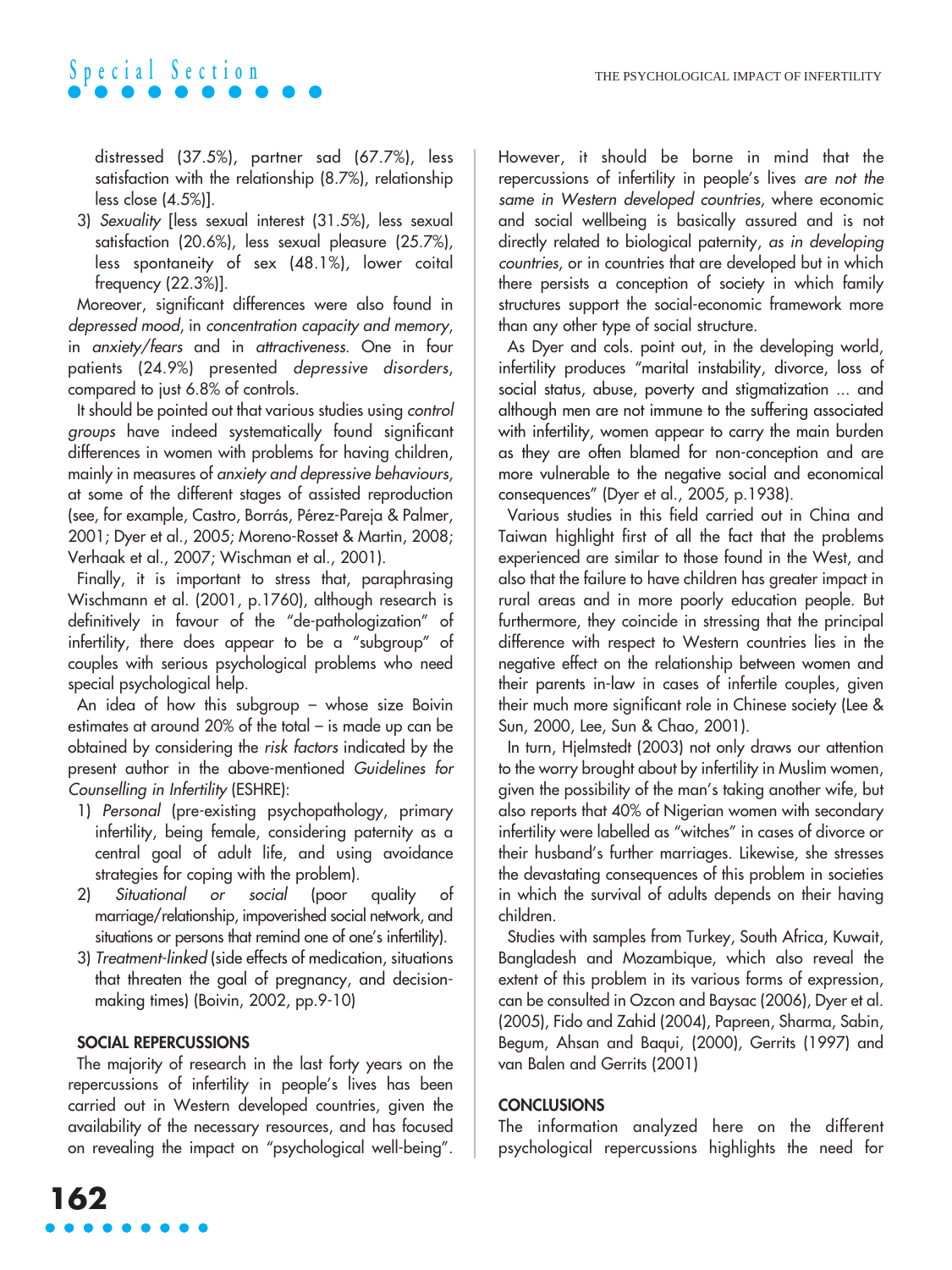intervention by psychologists in this field of attention to couples with problems of infertility, and especially with regard to the problematic subgroup. Moreover, it may help to guide such intervention toward priority goals (see the works by Ávila & Moreno-Rosset, and Flores, Jenaro & Moreno-Rosset, in this same issue) such as:

- 1) Restructuring of the values of biological paternity and of self-concept and the negative consequences of the self-devaluation process.
- 2) Intervention for the management and prevention of anxiety, depressive behaviours, self-blame and social isolation, and for the normalization of sexuality.
- 3) Strengthening of the relationship, with regard to direct communication, decision-making, emotional support and sexual relations.
- 4) Preparation for the medical procedures couples have to deal with and their consequences (both during the interventions themselves and should they fail), and for an assertive relationship with the health professionals making up the assisted reproduction teams.

It should be borne in mind that the goals of psychological intervention do not include "satisfaction of the desire to have a biological child", since in the psychologist's arsenal there are no instruments or strategies that lead directly to an increase in the probability of conception. Up to now it has not been clearly demonstrated either that the anxiety variable affects the results of reproductive intervention (Anderheim, Holter, Bergh & Möller, 2005; Mumford, 2004) or that psychological intervention programmes significantly increase conception rates (Boivin, 2003; Guerra, 2007).

Fortunately, Reproductive Psychology (Moreno-Rosset, 2004; Moreno-Rosset, Antequera, Jenaro & Gómez, 2008) already offers intervention strategies and programmes which, to a greater or lesser extent, address the priority goals indicated, and reflect the progress made in the restoration of psychological well-being for couples with problems of infertility (Domar, Clapp, Slawsby, Kessel, Orav & Freizinger, 2000; Gutiérrez, 2007; Llavona & Mora, 2003; Moreno-Rosset, 2005; Tuschen-Caffier, Florin, Krausee & Pook, 1999).

Finally, it should be taken into account that if we are to tackle the problems arising from infertility in developing countries it is necessary to design programmes that include community-based resources and interventions with a view to demythifying the causes of infertility and informing people about how it – and the problems deriving from it – can best be treated (Papreen et al., 2000).

### **REFERENCES**

- Abbey, A., Andrews, F.M. & Halman, L.J. (1992). Infertility and subjective well-being: The mediating roles of self-esteem, internal control and interpersonal conflict. Journal of Marriage and The Family, 54, 408- 417.
- Abbey, A., Andrews, F.M. & Halman, L.J. (1994). Psychosocial predictors of life quality. How are they affected by infertility, gender, and parenthood? Journal of Family Issues, 15, 253-271.
- Anderheim, L., Holter, H. Bergh, C. & Möller, A. (2005). Does psychological stress affect the outcome of in vitro fertilization? Human Reproduction, 20, (10) 2969- 2975.
- Ávila, A. (1993). Estrés y procesos psicológicos en la infertilidad humana [Stress and psychological processes in human infertility]. In J. Buendía (Ed.), Estrés y psicopatología [Stress and psychopathology] (pp.181-200). Madrid: Pirámide.
- Benazon, N., Wright, J., & Sabourin, S. (1992). Stress, sexual satisfaction, and marital adjustment in infertile couples. Journal of Sex and Marital Therapy, 18, 273- 284
- Boivin, J. (2002). Who is likely to need counselling? ESHRE Monographs: Guidelines for Counselling in Infertility, 2002 (1) 9-10.
- Boivin, J. (2003). A review of psychosocial interventions in infertility. Social Science Medicine, 57, 2325-2341.
- Boivin, J. & Takefman, J.E. (1996). Impact of the in-vitro fertilization process on emotional, physical and relational variables. Human Reproduction, 11, 903- 907.
- Bromham, D.R., Bryce, F.C. & Balmer, B. (1989). Psychometric evaluation of infertile couples (preliminary findings). Journal of Reproductive and Infant Psychology, 7, 195-202.
- Burns, L.H. & Covington, S.H. (1999). Psychology of Infertility. In L.H. Burns & S.H Covington (Eds.), Infertility Counselling. A Comprehensive Handbook for Clinicians (pp. 3-25). New York: Parthenon.
- Cada año nacen 7000 niños por técnicas de reproducción asistida en España [7000 babies born every year in Spain through assisted reproduction]. (2007, 29 March). El País, p. 30.
- Carmeli, Y.S. & Birenbaum-Carmeli, D. (1994). The predicament of masculinity: Towards understanding the experience of infertility treatments. Sex Roles, 30, 663-677.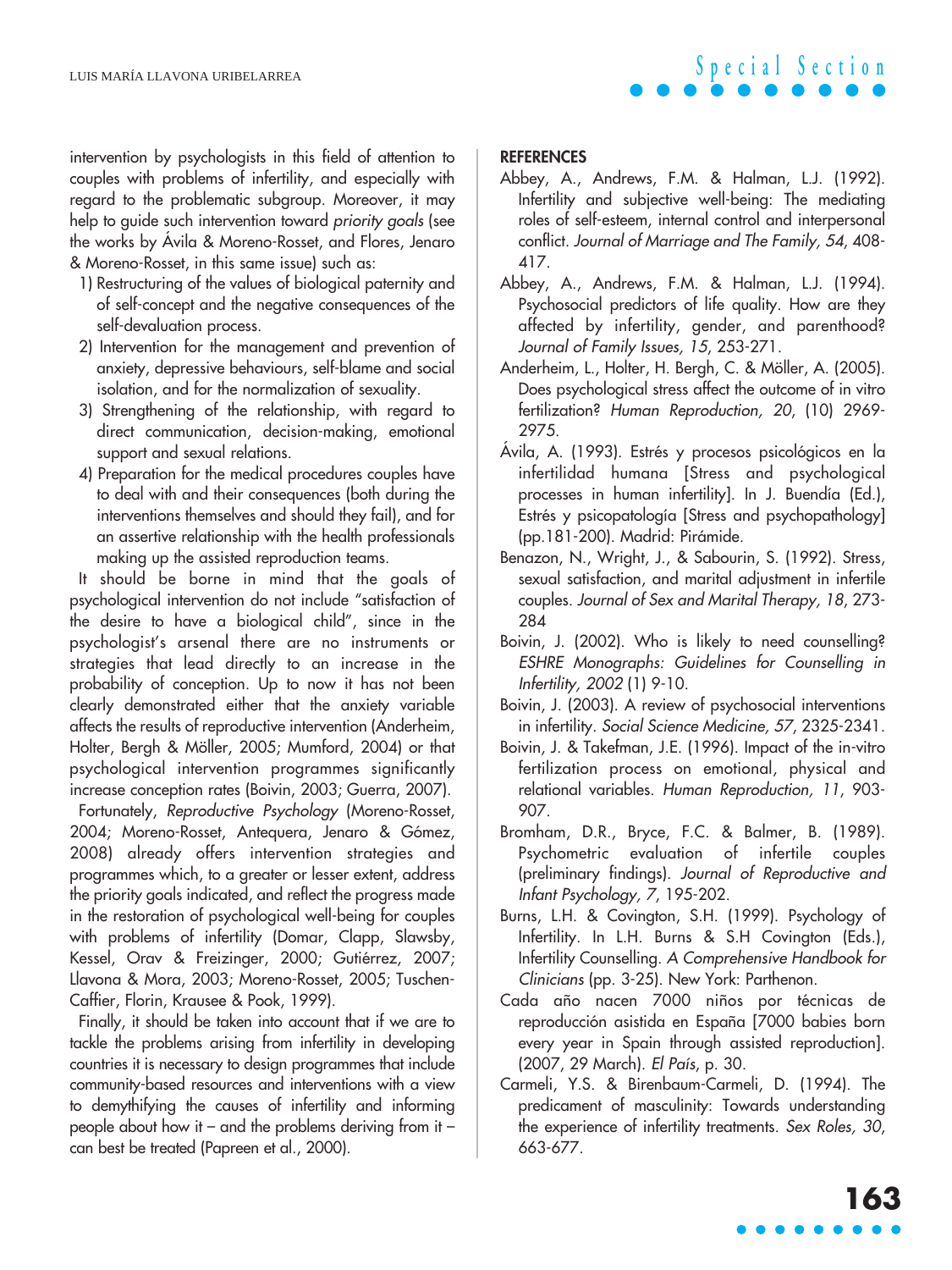- Carter, B. & McGoldrick, M. (1999).The expanded Family Life Cycle. Individual, Family and Social Perspectives. Needham: Allyn and Bacon.
- Castro, C., Borrás, C., Pérez-Pareja, J. & Palmer, A. (2001). Respuestas emocionales en mujeres que se encuentran en tratamiento de reproducción asistida [Emotional responses in women undergoing assisted reproduction treatment]. Ansiedad y Estrés, 7 (2-3) 283-291.
- Daniluk, J. (2001). If we had to do it over again… Couples reflections on their experiences of infertility treatments. Family Journal: Counseling and Therapy for Couples and Families, 9, 122-133.
- Deveraux, L.L & Hammerman, A.J. (1998). Infertility and Identity. San Francisco, Jossey-Bass.
- Domar, A., Clapp, D. Slawsby, E., Kessel, B., Orav, J. & Freizinger, M. (2000). The impact of group psychological interventions on distress in infertile women. Health Psychology, 19, 568-575.
- Dunkel-Schetter, C. & Lobel, M. (1991) Psychological reactions to infertility. In Stanton, A.L. & Dunkel-Schetter, C. (Eds.), Infertility: Perspectives from Stress and Coping Research (pp.29-57). New York: Plenum Press.
- Dunkel-Schetter, Ch. & Stanton, A.L. (1991). Psychological adjustment to infertility: future directions in research and application. In A.L. Stanton & Ch. Dunkel-Schetter (Eds.), Infertility. Perspectives from Stress and Coping Research (pp.197-222). New York: Plenum.
- Dyer, S.J., Abrahams, N., Mokoena, N.E., Lombard,C.J. & van der Spuy, Z.M. (2005). Psychological distress among women suffering from couple infertility in South Africa: a quantitative assessment. Human Reproduction, 20 (7), 1938-1943.
- Edelmann, R.J., Humphrey, M. & Owens, D. (1994). The meaning of parenthood and couples, reactions to male infertility. British Journal of Medical Psychology, 67, 291-299.
- Fido, A. & Zahid, M.A. (2004). Coping with infertility among Kuwaiti women: cultural perspectives. International Journal of Social Psychiatry, 50 (4) 294-300.
- Forrest, L. & Gilbert, M.S. (1992). Infertility: An unanticipated and prolonged life crisis. Journal of Mental Health Counseling, 14, 42-58.
- Gerrits, T. (1997).Social and cultural aspects of infertility in Mozambique. Patient Education and Counseling, 31, 39-48.
- Gerrity, D. (2001). A biopsychosocial theory of infertility. Family Journal, 9 (2), 151-158.
- Greil, A.L. (1997). Infertility and psychological distress: a critical review of the literature. Social Science and Medicine, 45, 1679-1704.
- Greil, A.L., Leitko, T.A. & Porter, K.L. (1988). Infertility: his and hers. Gender and Society, 2, 172-199.
- Guerra, D. (1998). Cómo afrontar la infertilidad [Coping with infertility]. Barcelona: Planeta.
- Guerra, D. (2007). Por qué unas guías de consejo, apoyo e intervención psicológica al paciente en medicina reproductiva asistida. Guías de evaluación, consejo, apoyo e intervención psicológica en reproducción asistida [Why guides for psychological counselling, support and intervention for patients in assisted reproductive medicine? Guides for psychological assessment, counselling, support and intervention in assisted reproduction]. Revista Iberoamericana de Fertilidad, Special Issue. 3-9.
- Gutiérrez, K. (2007). Intervención Psicológica grupal en Reproducción Humana Asistida. Guías de evaluación, consejo, apoyo e intervención psicológica en reproducción asistida [Group Psychological Intervention in Assisted Human Reproduction]. Revista Iberoamericana de Fertilidad, Special Issue. 47-54.
- Hjelmstedt, A. (2003). In Vitro Fertilization Emotional reactions to treatment, pregnancy and parenthood. Stockholm: Carolinska University Press.
- Ireland, M.S. (1993). Reconceiving women: separating motherhood from female identity. New York: Guilford.
- Kentenich, H. (2002). Introduction. ESHRE Monographs: Guidelines for Counselling in Infertility, 2002 (1) 1-3.
- Lalos, A. (1999 ). Breaking bad news concerning fertility. Human Reproduction ,14 (3), 581–585.
- Lee, T.Y., & Sun, G.H. (2000). Psychosocial response of Chinese infertile husbands and wives. Archives of Andrology, 45 (3), 143-8.
- Lee, T.Y., Sun, G.H. & Chao, S.C. (2001). The effect of an infertility diagnosis on the distress, marital and sexual satisfaction between husbands and wives in Taiwan. Human reproduction, 16 (8), 1762-1767.
- Leiblum, S. (Ed.) (1997). Infertility. Psychological issues and counselling strategies. New York: John Wiley & Sons.
- Leiblum, S.R. & Greenfield, D.A. (1997). The course of infertility: immediate and long-term reactions. In S. Leiblum (Ed.), Infertility: Psychological Issues and Counselling Strategies (pp. 83-102). New York: John Wiley & Sons.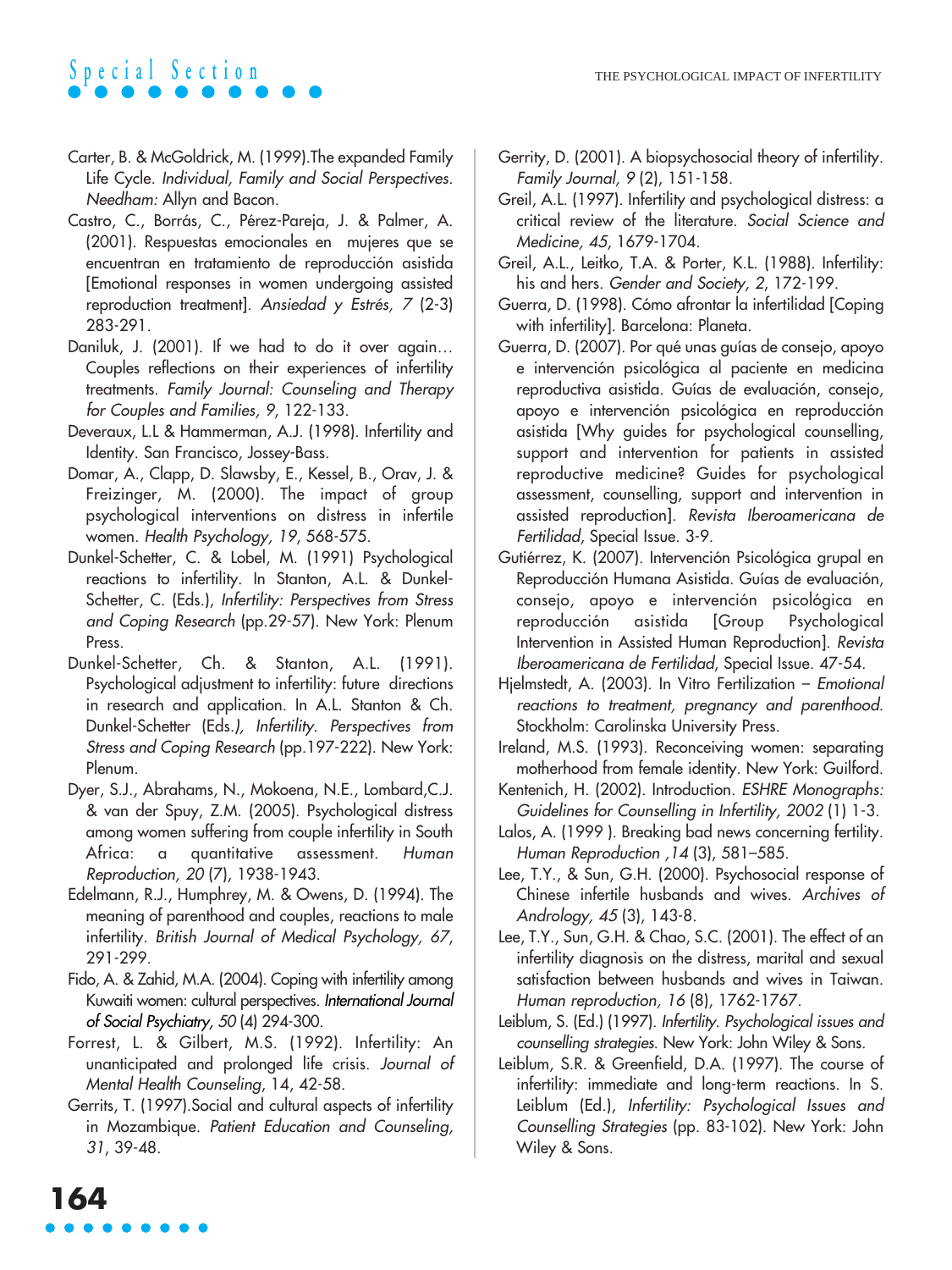- Llavona L. & Mora, R. (2002). La infertilidad: algo más que un problema biológico [Infertility: more than just a biological problem]. Jano, 63, (1453), 90-93.
- Llavona, L. & Mora, R. (2003). Atención psicológica a las parejas infértiles en tratamiento de reproducción asistida [Psychological attention for infertile couples in assisted reproduction treatment]. In J.M. Ortigosa; M.J. Quiles & F.X. Méndez (Eds.), Manual de Psicología de la Salud con Niños, Adolescentes y Familia (287-304). Madrid: Pirámide.
- Link, P.W. & Darling, C.A. (1986). Couples undergoing treatment for infertility: Dimensions of life satisfaction. Journal of Sex and Marital Therapy, 12, 46-59.
- Menning, B. E. (1977). Infertility: A guide for the childless couple. Englewood Cliffs: Prentice Hall.
- Menning, B.E. (1980) The emotional needs of infertile couples. Fertility & Sterility, 34, 313–319.
- Miall, C.E. (1994). Community constructs of involuntary childlessness: Sympathy, stigma, and social support. Canadian Review of Sociology & Anthropology, 31, 392-421.
- Möller, A. & Fällström, K. (1991). Psychological consequences of infertility: a longitudinal study. Journal of Psychosomatic Obstetrics & Gynecology, 12, 27-44.
- Mora, R. (2005). Análisis psicológico de las parejas con problemas de infertilidad [Psychological analysis of couples with problems of infertility]. Doctoral Dissertation. Madrid: Universidad Complutense.
- Moreno, A., Guerra, D., Baccio, G., Jiménez, V., Dolz, P., Tirado, M. et al. (2007). Guías de evaluación, consejo, apoyo e intervención psicológica en reproducción asistida [Guides for psychological assessment, counselling, support and intervention in assisted reproduction]. Revista Iberoamericana de Fertilidad, Special Issue.
- Moreno, A. & Guerra, D. (2007). Procesos emocionales en pacientes sometidos a técnicas de reproducción asistida. Guías de evaluación, consejo, apoyo e intervención psicológica en reproducción asistida [Emotional processes in patients undergoing assisted reproduction treatment. Guides for psychological assessment, counselling, support and intervention in assisted reproduction]. Revista Iberoamericana de Fertilidad, Special Issue, 11-17.
- Moreno-Rosset, C. (Dir.) (2000a). Factores psicológicos de la infertilidad [Psychological factors in infertility]. Madrid: Sanz y Torres.
- Moreno-Rosset, C. (2000b). Ansiedad y depresión: Principales trastornos asociados a la infertilidad [Anxiety and depression. Principal disorders associated with infertility]. Informació Psicològica, 73, 12-19.
- Moreno-Rosset, C. (2004). La Psicología de la Reproducción: Una Subdisciplina de la Psicología de la Salud [Reproductive Psychology: A Subdiscipline of Health Psychology]. ASEBIR. Asociación para el estudio de la biología de la reproducción, 9 (2) 6-8.
- Moreno-Rosset C. (2005). Guía para la paciente. Apoyo Psicológico en Reproducción Asistida [Patient guide. Psychological Support in Assisted Reproduction]. Proyecto I+D+I - La infertilidad en la mujer: aspectos psicosociales y neurobiológicos [R+D+I Project – Infertility in women: psychological and neurobiological aspects]. Expte. 28/03. Madrid: Intellectual property registration of the Guide (31 pages): M-002424/2005. Intellectual property registration of the script for the relaxation CD (20 minutes): M-002420/2005, 2005.
- Moreno-Rosset, C., Antequera, R., Jenaro, C. & Gómez, Y. (2008). La Psicología de la reproducción: la necesidad del psicólogo en las Unidades de Reproducción Humana [Reproductive Psychology: the need for the psychologist in Human Reproduction Units]. Clínica y Salud (in press).
- Moreno-Rosset, C. & Martín, M.D. (2008). La ansiedad en parejas fértiles e infértiles [Anxiety in fertile and infertile couples]. Ansiedad y Estrés, 14 (in press).
- Morrow, K.A., Thoreson, R.W. & Penny, L.L. (1995). Predictors of psychological distress among infertility clinic patients. Journal of Consulting and Clinical Psychology, 63, 163-167.
- Mumford, K.R (2004). The Stress Response, Psychoeducational Interventions and Assisted Reproduction Technology Treatment Outcomes: A Meta-Analytic Review. Dissertation for the degree of Doctor of Philosophy. University of South Florida.
- Oddens, B.J, den Tonkelaar, I. & Nieuwenhuyse, H. (1999). Psychosocial experiences in women facing fertility problems: a comparative survey. Human Reproduction, 14 (1) 255-261.
- Ozcon, M. & Baysac, B. (2006). Emotional distress of infertile women in Turkey. Clinical and Experimental Obstetrics and Gynecology, 33 (1), 44-46.
- Papreen, N., Sharma, A. Sabin, K., Begum, L., Ahsan, S.K. & Baqui, A.H. (2000). Living with infertility: